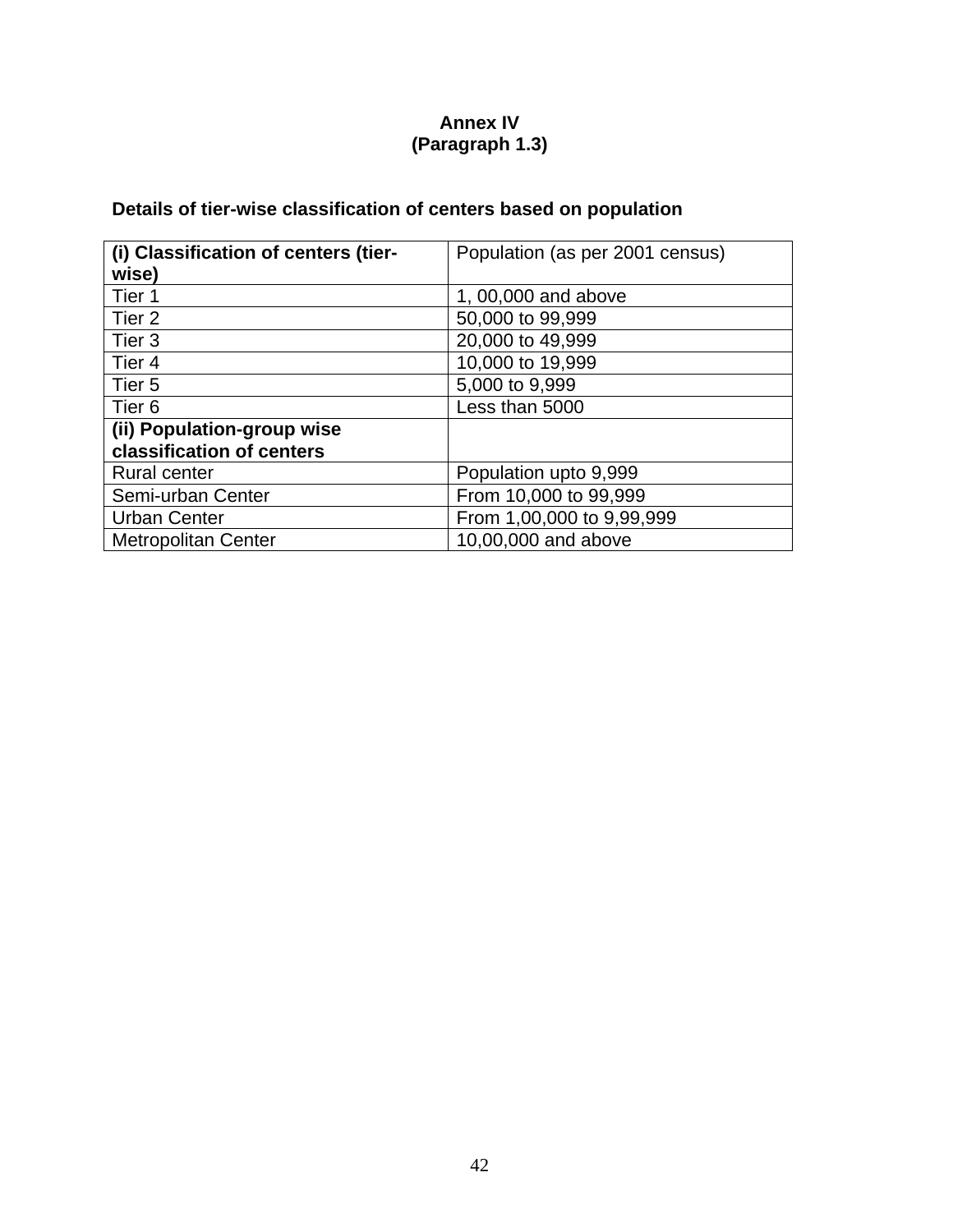#### **Annex – A List of Mandatory items for Proformae – I & II**

### **The mandatory items of Proforma – I :**

- 1. Bank Name
- 2. Branch Part I Code (in case public sector banks)
- 3. Branch Name
- 4. Licence date / Reference date
- 5. Licence Number / Reference Number
- 6. Date of opening
- 7. Revalidation date (if necessary)
- 8. Complete Address with Pin code
- 9. Centre name
- 10. \* Community Development Block/Development Block/Tehsil/Taluka/Sub-Division/ Mandal /Police Station District name
- 11. District name
- 12. State Name
- 13. Business status
- 14. Nature of Business
- 15. AD category (w.r.t. Nature of Business)
- **16.** Link Office details in case of C category branch

# **The mandatory items of Proforma – II:**

# **NECESSARY FIELDS TO IDENTIFY THE BRANCH**

- 1. Bank Name
- 2. Branch Part I Code

### **Mandatory Items:**

- 3. Branch Name
- 4. Status of Branch/Office/NAIOs
- 5. Nature of Business
- 6. AD category (w.r.t. Nature of Business)
- 7. Link Office details in case of C category branch
- 8. Complete Address with Pin code
- 9. Centre name
- 10. \* Community Development Block/Development Block/Tehsil/Taluka/Sub-Division/ Mandal /Police Station District name
- 11. Administratively independent / Not Administratively independent Office
- 12. Closure / Merger / Conversion details
- 13. If Conversion into NAIO Base Branch details
- 14. If Merger then Merging Branch details
- 15. If Closure then date of closure

For all changes in the case of Proforma – II, the **date of change** is mandatory and it has to be provided.

\* For centers not covered by Municipality/Municipal Board/Municipal Corporation/Town Area/Cantonment Board, etc.